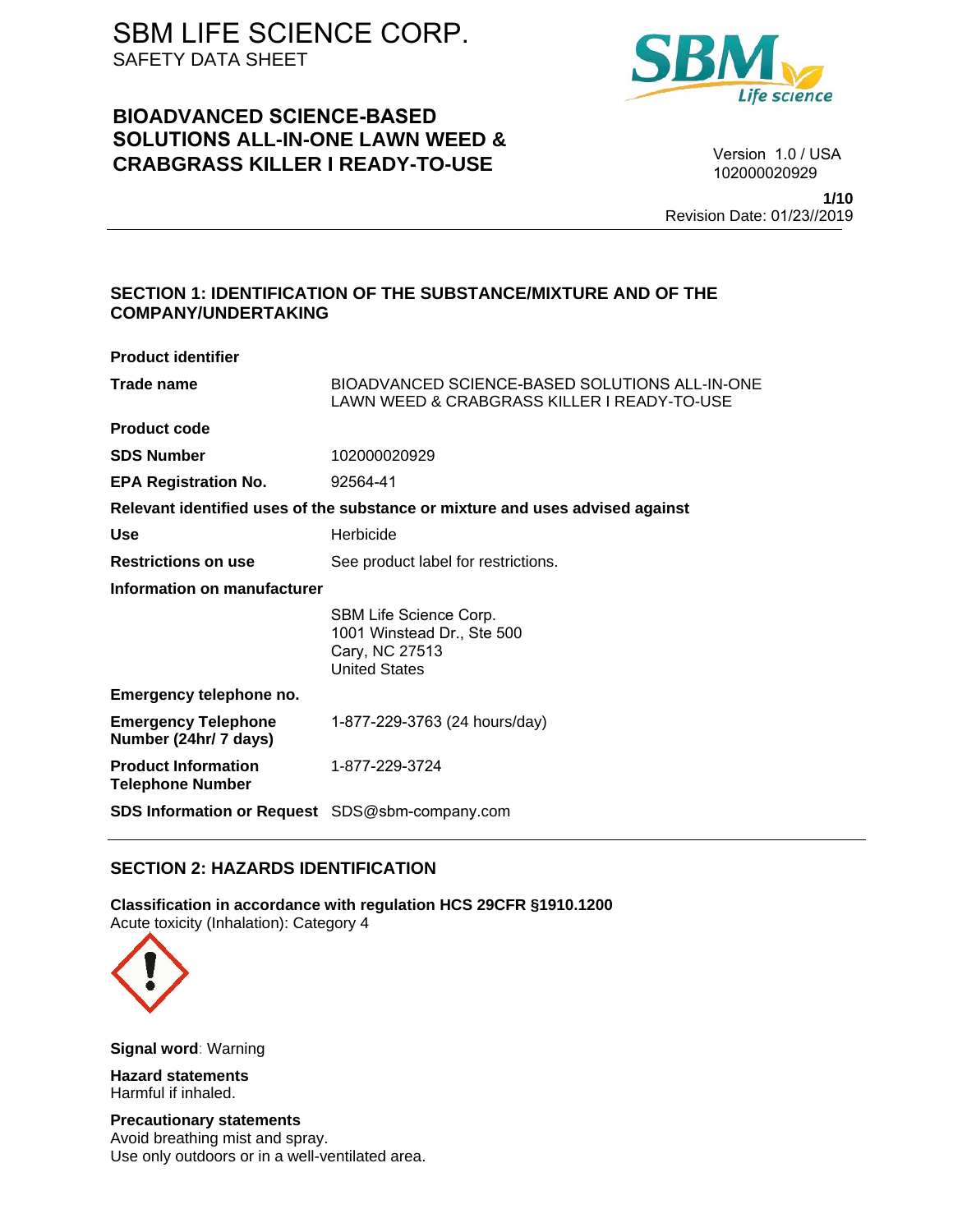# **BIOADVANCED SCIENCE-BASED SOLUTIONS ALL-IN-ONE LAWN WEED & CRABGRASS KILLER I READY-TO-USE**



Version 1.0 / USA 102000020929

**2/10** Revision Date: 01/23//2019

IF INHALED: Remove person to fresh air and keep comfortable for breathing. Call a POISON CENTER/doctor/physician if you feel unwell.

#### **Other hazards**

No other hazards known.

### **SECTION 3: COMPOSITION/INFORMATION ON INGREDIENTS**

**Hazardous Component Name CAS-No. Concentration % by weight** Quinclorac 84087-01-4 0.104 2,4-D, dimethylamine salt 2008-39-1 Dicamba, dimethylamine salt 1999 and 2300-66-5 0.029

### **SECTION 4: FIRST AID MEASURES**

#### **Description of first aid measures**

| <b>General advice</b>                                                      | When possible, have the product container or label with you when<br>calling a poison control center or doctor or going for treatment.                                                                                                                                                                     |  |
|----------------------------------------------------------------------------|-----------------------------------------------------------------------------------------------------------------------------------------------------------------------------------------------------------------------------------------------------------------------------------------------------------|--|
| <b>Inhalation</b>                                                          | Move to fresh air. If person is not breathing, call 911 or an ambulance,<br>then give artificial respiration, preferably mouth-to-mouth if possible. Call<br>a physician or poison control center immediately.                                                                                            |  |
| <b>Skin contact</b>                                                        | Take off contaminated clothing and shoes immediately. Wash off<br>immediately with plenty of water for at least 15 minutes. Call a physician<br>or poison control center immediately.                                                                                                                     |  |
| Eye contact                                                                | Hold eye open and rinse slowly and gently with water for 15-20 minutes.<br>Remove contact lenses, if present, after the first 5 minutes, then<br>continue rinsing eye. Call a physician or poison control center<br>immediately.                                                                          |  |
| Ingestion                                                                  | Call a physician or poison control center immediately. Rinse out mouth<br>and give water in small sips to drink. DO NOT induce vomiting unless<br>directed to do so by a physician or poison control center. Never give<br>anything by mouth to an unconscious person. Do not leave victim<br>unattended. |  |
| Most important symptoms and effects, both acute and delayed                |                                                                                                                                                                                                                                                                                                           |  |
| <b>Symptoms</b>                                                            | Cough, Discomfort in the chest, Dizziness, Diarrhoea                                                                                                                                                                                                                                                      |  |
| Indication of any immediate medical attention and special treatment needed |                                                                                                                                                                                                                                                                                                           |  |
| <b>Treatment</b>                                                           | Appropriate supportive and symptomatic treatment as indicated by the<br>patient's condition is recommended. There is no specific antidote.                                                                                                                                                                |  |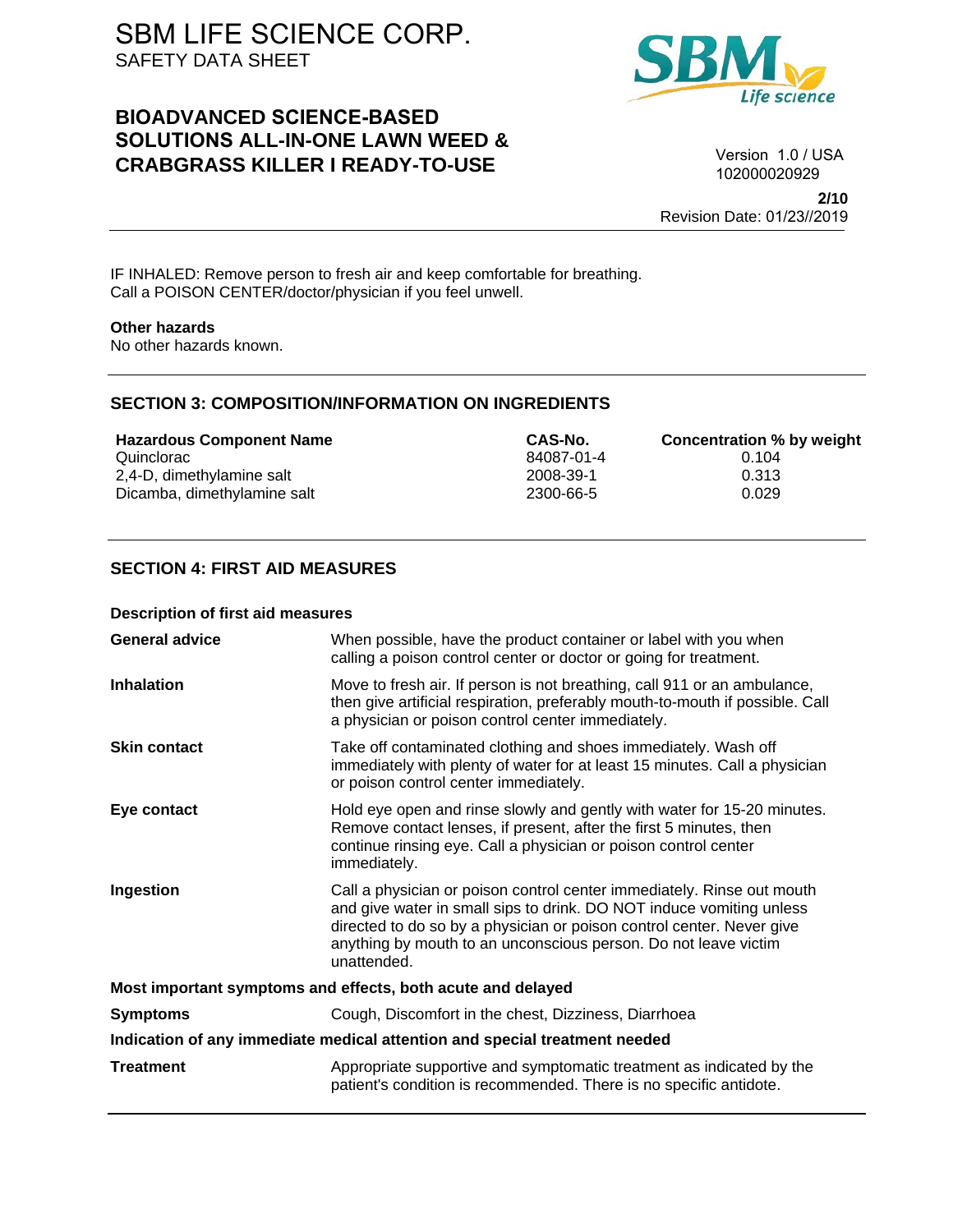# **BIOADVANCED SCIENCE-BASED SOLUTIONS ALL-IN-ONE LAWN WEED & CRABGRASS KILLER I READY-TO-USE**



Version 1.0 / USA 102000020929

**3/10** Revision Date: 01/23//2019

### **SECTION 5: FIREFIGHTING MEASURES**

| <b>Extinguishing media</b>                                         |                                                                                                                                                                                              |
|--------------------------------------------------------------------|----------------------------------------------------------------------------------------------------------------------------------------------------------------------------------------------|
| <b>Suitable</b>                                                    | Carbon dioxide (CO2), Dry chemical, Foam, Water                                                                                                                                              |
| Unsuitable                                                         | None known.                                                                                                                                                                                  |
| <b>Special hazards arising</b><br>from the substance or<br>mixture | Dangerous gases are evolved in the event of a fire.                                                                                                                                          |
| <b>Advice for firefighters</b>                                     |                                                                                                                                                                                              |
| <b>Special protective</b><br>equipment for fire-fighters           | Firefighters should wear NIOSH approved self-contained breathing<br>apparatus and full protective clothing.                                                                                  |
| <b>Further information</b>                                         | Fight fire from upwind position. Keep out of smoke. Cool closed<br>containers exposed to fire with water spray. Do not allow run-off from<br>fire fighting to enter drains or water courses. |
| <b>Flash point</b><br><b>Autoignition temperature</b>              | >93.3 °C<br>no data available                                                                                                                                                                |
| <b>Lower explosion limit</b>                                       | no data available                                                                                                                                                                            |
| <b>Upper explosion limit</b>                                       | no data available                                                                                                                                                                            |
| <b>Explosivity</b>                                                 | not applicable                                                                                                                                                                               |

## **SECTION 6: ACCIDENTAL RELEASE MEASURES**

| Personal precautions, protective equipment and emergency procedures                                                                                                                                                                                                                            |
|------------------------------------------------------------------------------------------------------------------------------------------------------------------------------------------------------------------------------------------------------------------------------------------------|
| Isolate hazard area. Keep unauthorized people away. Avoid contact<br>with spilled product or contaminated surfaces.                                                                                                                                                                            |
| Methods and materials for containment and cleaning up                                                                                                                                                                                                                                          |
| Soak up with inert absorbent material (e.g. sand, silica gel, acid binder,<br>universal binder, sawdust). Collect and transfer the product into a<br>properly labelled and tightly closed container. Clean contaminated<br>floors and objects thoroughly, observing environmental regulations. |
| Use personal protective equipment. Do not allow to enter soil,<br>waterways or waste water canal. Do not allow product to contact non-<br>target plants.                                                                                                                                       |
| Information regarding safe handling, see section 7.<br>Information regarding personal protective equipment, see section 8.<br>Information regarding waste disposal, see section 13.                                                                                                            |
|                                                                                                                                                                                                                                                                                                |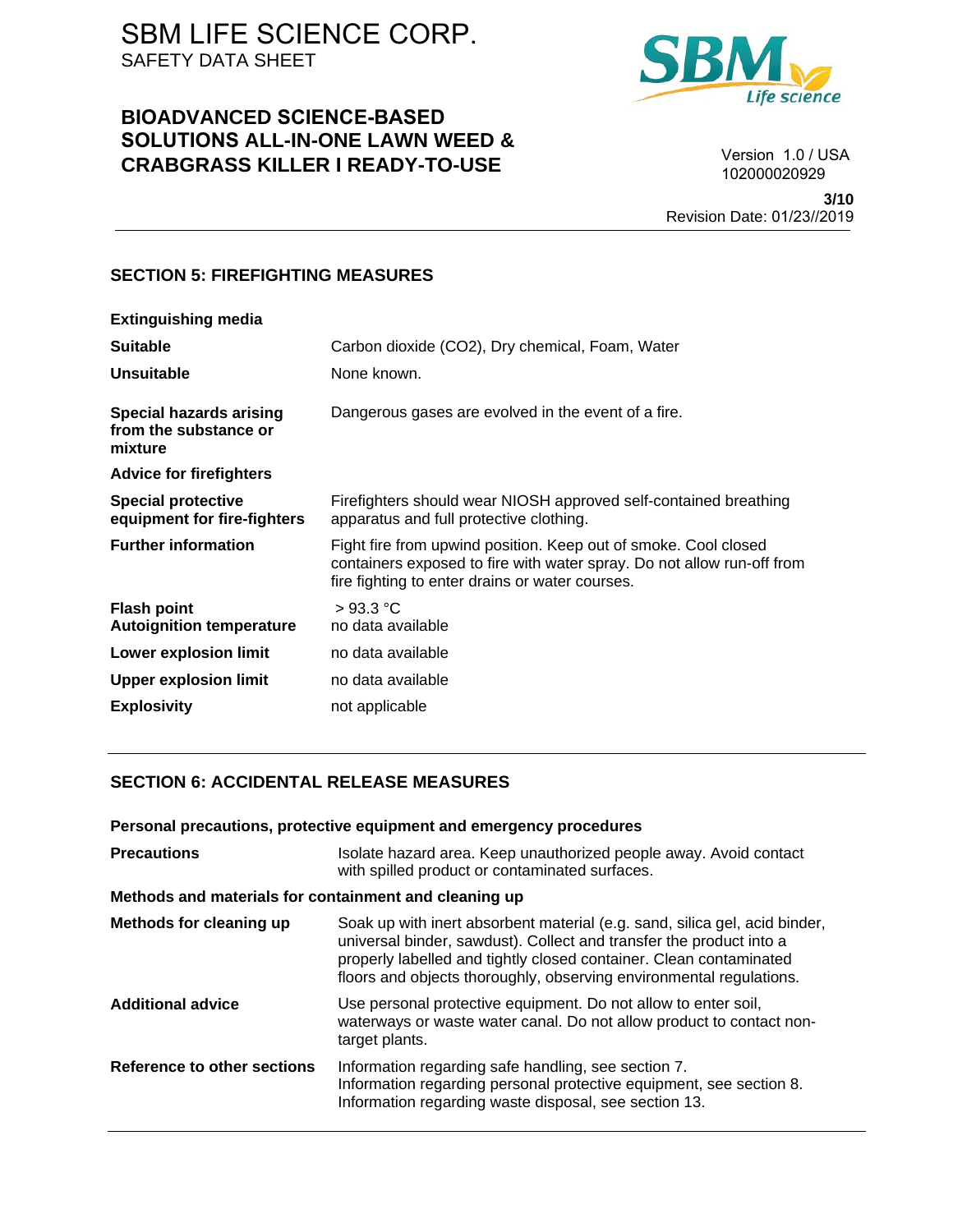# **BIOADVANCED SCIENCE-BASED SOLUTIONS ALL-IN-ONE LAWN WEED & CRABGRASS KILLER I READY-TO-USE**



Version 1.0 / USA 102000020929

**4/10** Revision Date: 01/23//2019

## **SECTION 7: HANDLING AND STORAGE**

| <b>Precautions for safe handling</b>                         |                                                                                                                                                                                                                                                                                                                                                                                                                                               |  |
|--------------------------------------------------------------|-----------------------------------------------------------------------------------------------------------------------------------------------------------------------------------------------------------------------------------------------------------------------------------------------------------------------------------------------------------------------------------------------------------------------------------------------|--|
| Advice on safe handling                                      | Handle and open container in a manner as to prevent spillage. Use only<br>in area provided with appropriate exhaust ventilation.                                                                                                                                                                                                                                                                                                              |  |
| <b>Hygiene measures</b>                                      | Wash hands thoroughly with soap and water after handling and before<br>eating, drinking, chewing gum, using tobacco, using the toilet or<br>applying cosmetics.<br>Remove Personal Protective Equipment (PPE) immediately after<br>handling this product. Before removing gloves clean them with soap and<br>water. Remove soiled clothing immediately and clean thoroughly before<br>using again. Wash thoroughly and put on clean clothing. |  |
| Conditions for safe storage, including any incompatibilities |                                                                                                                                                                                                                                                                                                                                                                                                                                               |  |
| <b>Requirements for storage</b><br>areas and containers      | Store in original container and out of the reach of children, preferably in<br>a locked storage area. Store in a cool, dry place and in such a manner<br>as to prevent cross contamination with other crop protection products,<br>fertilizers, food, and feed. Protect from freezing.                                                                                                                                                        |  |

## **SECTION 8: EXPOSURE CONTROLS/PERSONAL PROTECTION**

### **Control parameters**

| 2,4-D, dimethylamine salt | 2008-39-1 | $20$ ug/m $3$<br>(ST ESL)  | 07 2011 | TX ESL |
|---------------------------|-----------|----------------------------|---------|--------|
| 2,4-D, dimethylamine salt | 2008-39-1 | $2uq$ /m $3uq$<br>(AN ESL) | 07 2011 | TX ESL |

### **Exposure controls**

#### **Personal protective equipment**

In normal use and handling conditions please refer to the label and/or leaflet. In all other cases the following recommendations would apply.

| <b>Respiratory protection</b>      | When respirators are required, select NIOSH approved equipment<br>based on actual or potential airborne concentrations and in<br>accordance with the appropriate regulatory standards and/or industry<br>recommendations. |
|------------------------------------|---------------------------------------------------------------------------------------------------------------------------------------------------------------------------------------------------------------------------|
| <b>Hand protection</b>             | Chemical resistant nitrile rubber gloves                                                                                                                                                                                  |
| Eye protection                     | Safety glasses with side-shields                                                                                                                                                                                          |
| Skin and body protection           | Wear long-sleeved shirt and long pants and shoes plus socks.                                                                                                                                                              |
| <b>General protective measures</b> | Follow manufacturer's instructions for cleaning/maintaining PPE. If<br>no such instructions for washables, use detergent and warm/tepid<br>water.<br>Keep and wash PPE separately from other laundry.                     |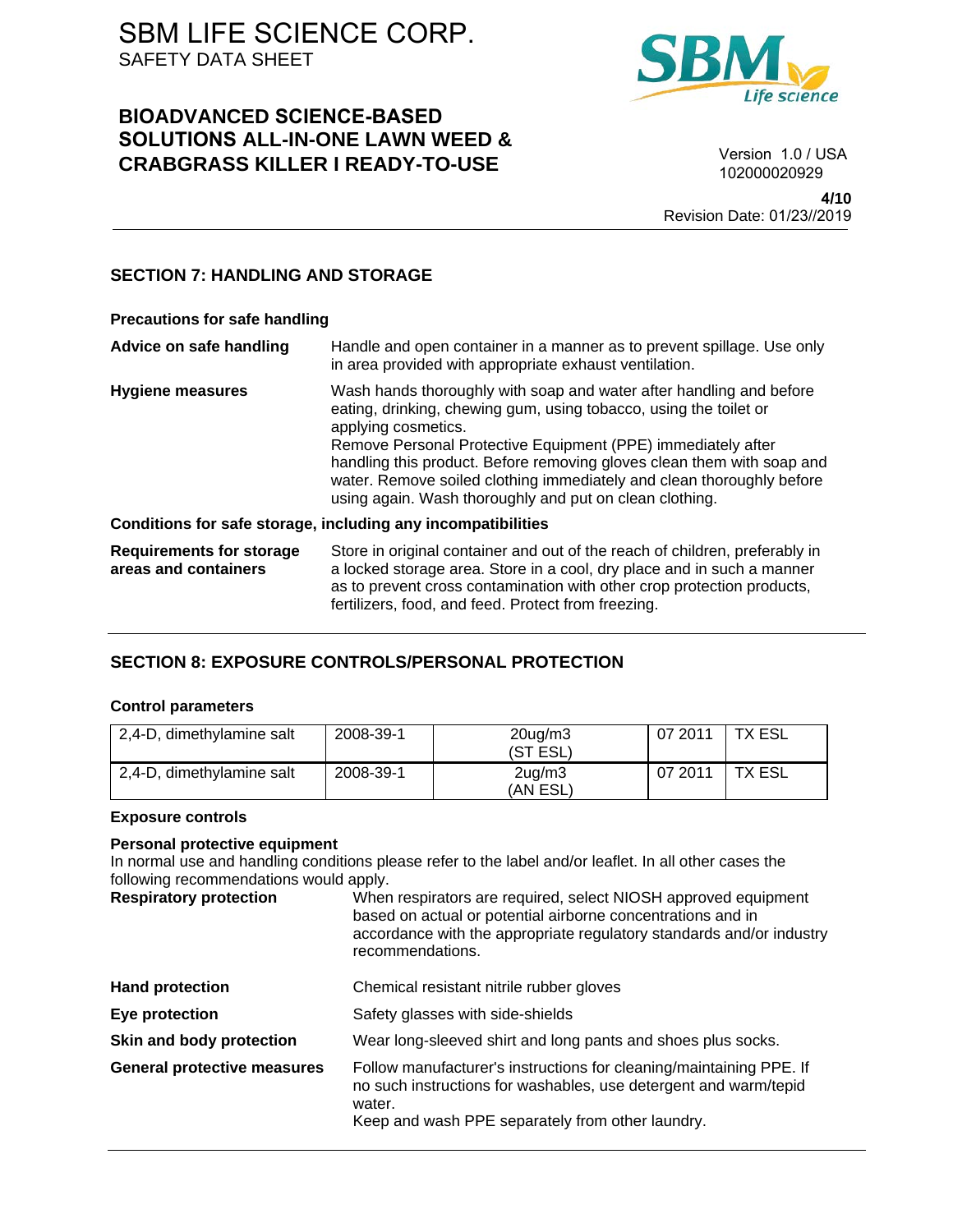# **BIOADVANCED SCIENCE-BASED SOLUTIONS ALL-IN-ONE LAWN WEED & CRABGRASS KILLER I READY-TO-USE**



Version 1.0 / USA 102000020929

**5/10** Revision Date: 01/23//2019

### **SECTION 9. PHYSICAL AND CHEMICAL PROPERTIES**

| Appearance                                              | red brown                                 |
|---------------------------------------------------------|-------------------------------------------|
| <b>Physical State</b>                                   | liquid                                    |
| Odor                                                    | mild sweet                                |
| <b>Odour Threshold</b>                                  | no data available                         |
| рH                                                      | ca. 7 - 8 at 100 %                        |
| <b>Vapor Pressure</b>                                   | no data available                         |
| Vapor Density (Air = 1)                                 | no data available                         |
| <b>Density</b>                                          | 1.00 g/cm <sup>3</sup> at 20 $^{\circ}$ C |
| <b>Evapouration rate</b>                                | no data available                         |
| <b>Boiling Point</b><br><b>Melting / Freezing Point</b> | no data available<br>no data available    |
| <b>Water solubility</b>                                 | soluble                                   |
| <b>Minimum Ignition Energy</b>                          | not applicable                            |
| <b>Decomposition</b><br>temperature                     | not applicable                            |
| <b>Partition coefficient: n-</b><br>octanol/water       | not applicable                            |
| <b>Viscosity</b>                                        | 4.3 mPa.s                                 |
| <b>Flash point</b><br><b>Autoignition temperature</b>   | $>93.3$ °C<br>no data available           |
| <b>Lower explosion limit</b>                            | no data available                         |
| <b>Upper explosion limit</b>                            | no data available                         |
| <b>Explosivity</b>                                      | not applicable                            |

## **SECTION 10: STABILITY AND REACTIVITY**

| <b>Reactivity</b>                            |                                                                                         |
|----------------------------------------------|-----------------------------------------------------------------------------------------|
| <b>Thermal decomposition</b>                 | not applicable                                                                          |
| <b>Chemical stability</b>                    | Stable under normal conditions.                                                         |
| <b>Possibility of hazardous</b><br>reactions | No hazardous reactions when stored and handled according to<br>prescribed instructions. |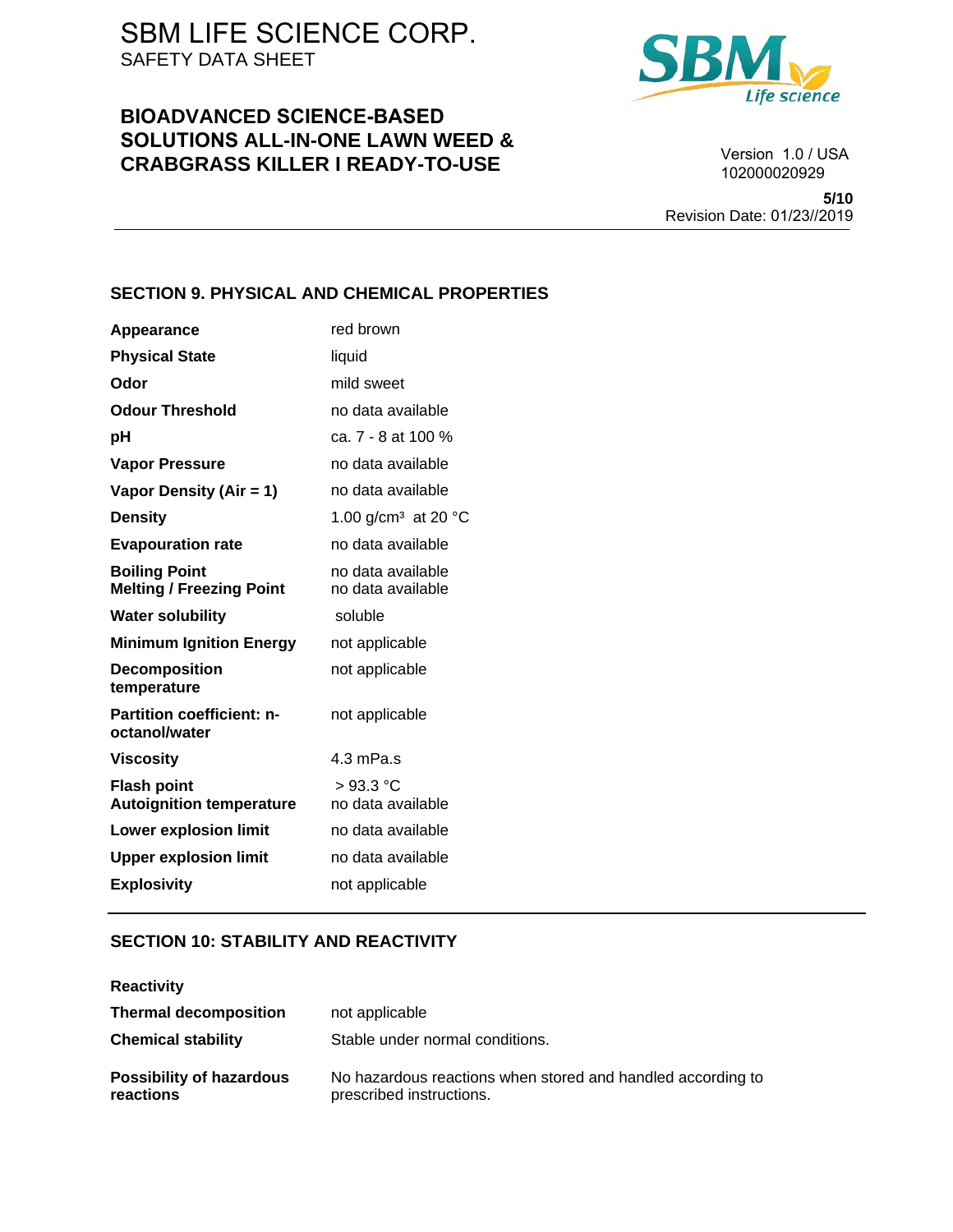## **BIOADVANCED SCIENCE-BASED SOLUTIONS ALL-IN-ONE LAWN WEED & CRABGRASS KILLER I READY-TO-USE**



Version 1.0 / USA 102000020929

**6/10** Revision Date: 01/23//2019

| <b>Conditions to avoid</b>                   | freezing                                                           |
|----------------------------------------------|--------------------------------------------------------------------|
| <b>Incompatible materials</b>                | Acids                                                              |
| <b>Hazardous decomposition</b><br>products   | No decomposition products expected under normal conditions of use. |
| <b>SECTION 11: TOXICOLOGICAL INFORMATION</b> |                                                                    |
| <b>Exposure routes</b>                       | Eye contact, Ingestion, Skin contact, Inhalation                   |

| <b>Immediate Effects</b><br>Eye      | Moderate eye irritation.                                                                                                          |
|--------------------------------------|-----------------------------------------------------------------------------------------------------------------------------------|
| Ingestion                            | Harmful if swallowed.                                                                                                             |
| Information on toxicological effects |                                                                                                                                   |
| <b>Acute oral toxicity</b>           | LD50 (rat) $> 2,000$ mg/kg                                                                                                        |
| <b>Acute inhalation toxicity</b>     | $LC50$ (rat) > 2.04 mg/l<br>Exposure time: 4 h<br>Determined in the form of liquid aerosol.                                       |
|                                      | $LC50$ (rat) $> 8.16$ mg/l<br>Exposure time: 1 h<br>Determined in the form of liquid aerosol.<br>Extrapolated from the 4 hr LC50. |
| <b>Acute dermal toxicity</b>         | LD50 (rabbit) $> 2,000$ mg/kg                                                                                                     |
| <b>Skin irritation</b>               | Moderate skin irritation. (rabbit)                                                                                                |
| <b>Eye irritation</b>                | Minimally irritating. (rabbit)                                                                                                    |
| <b>Sensitisation</b>                 | Non-sensitizing. (guinea pig)                                                                                                     |

#### **Assessment repeated dose toxicity**

Quinclorac did not cause specific target organ toxicity in experimental animal studies. 2,4-D dimethylamine salt did not cause specific target organ toxicity in experimental animal studies. Dicamba did not cause specific target organ toxicity in experimental animal studies.

#### **Assessment mutagenicity**

Quinclorac was not mutagenic or genotoxic in a battery of in vitro and in vivo tests. 2,4-D dimethylamine salt was not mutagenic or genotoxic in a battery of in vitro and in vivo tests. Dicamba was not mutagenic or genotoxic in a battery of in vitro and in vivo tests.

#### **Assessment carcinogenicity**

Quinclorac was not carcinogenic in lifetime feeding studies in rats and mice. 2,4-D was not carcinogenic in lifetime feeding studies in rats and mice. Dicamba was not carcinogenic in lifetime feeding studies in rats and mice.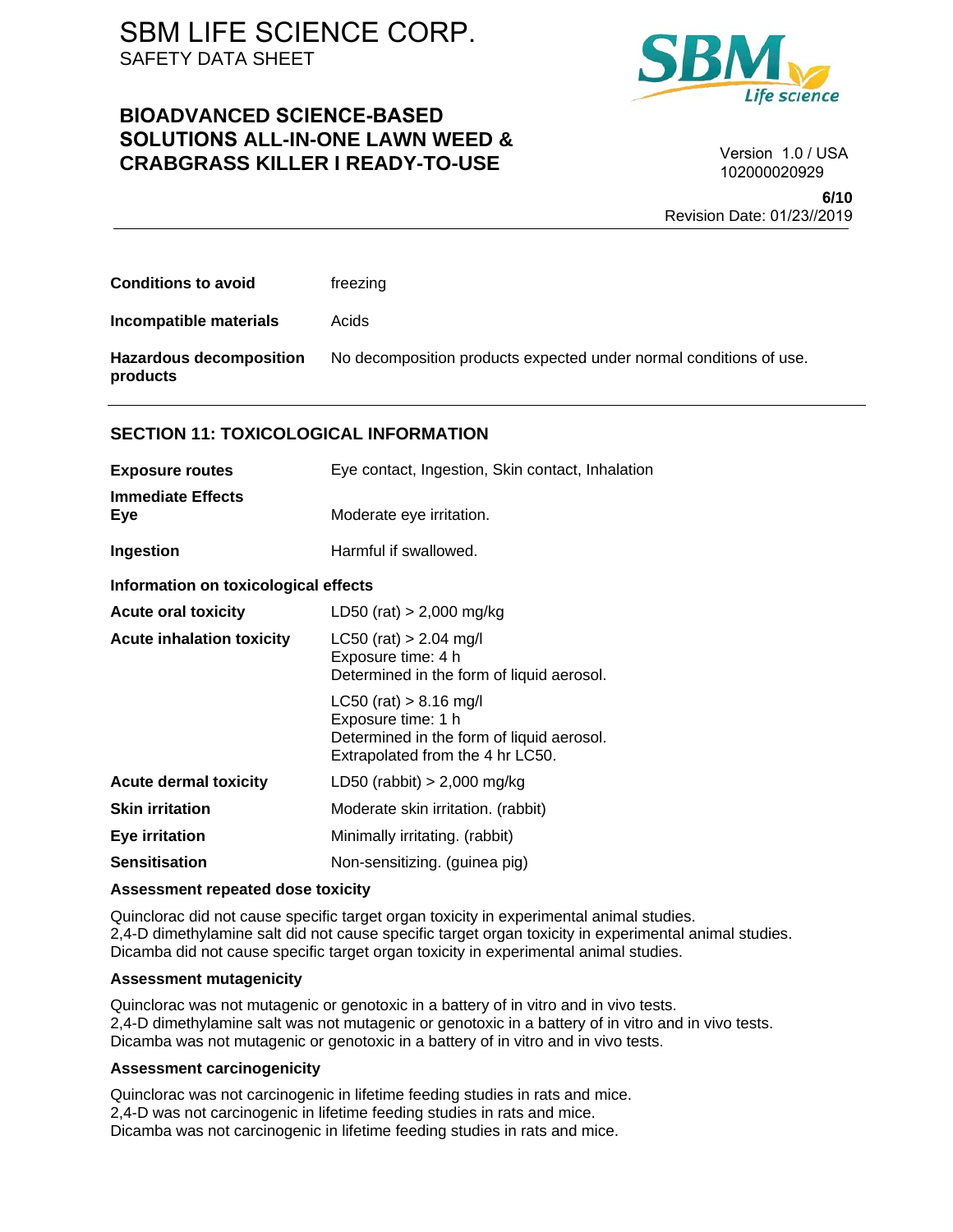# **BIOADVANCED SCIENCE-BASED SOLUTIONS ALL-IN-ONE LAWN WEED & CRABGRASS KILLER I READY-TO-USE**



**7/10** Version 1.0 / USA 102000020929

Revision Date: 01/23//2019

### **ACGIH**

None.

**NTP** 

None.

**IARC** 

None.

**OSHA** 

None.

#### **Assessment toxicity to reproduction**

Quinclorac did not cause reproductive toxicity in a two-generation study in rats. 2,4-D did not cause reproductive toxicity in a two-generation study in rats. Dicamba did not cause reproductive toxicity in a two-generation study in rats.

#### **Assessment developmental toxicity**

Quinclorac did not cause developmental toxicity in rats and rabbits. 2,4-D dimethylamine salt caused developmental toxicity only at dose levels toxic to the dams. Dicamba did not cause developmental toxicity in rats and rabbits.

### **Further information**

Acute toxicity studies have been bridged from a similar formulation(s). The non-acute information pertains to the active ingredient(s).

## **SECTION 12: ECOLOGICAL INFORMATION**

| <b>Biodegradability</b>          | Quinclorac: ; not rapidly biodegradable<br>2,4-D dimethylamine salt: ; not rapidly biodegradable<br>Dicamba: ; not rapidly biodegradable                                                                                                                          |
|----------------------------------|-------------------------------------------------------------------------------------------------------------------------------------------------------------------------------------------------------------------------------------------------------------------|
| Koc                              | Quinclorac: Koc: 13 - 54<br>2,4-D dimethylamine salt: Koc: 72 - 471<br>Dicamba: Koc: 5.1                                                                                                                                                                          |
| <b>Bioaccumulation</b>           | Quinclorac: : Does not bioaccumulate.<br>2,4-D dimethylamine salt: Bioconcentration factor (BCF) 0.1; Does not<br>bioaccumulate.<br>Dicamba: : Does not bioaccumulate.                                                                                            |
| <b>Mobility in soil</b>          | Quinclorac: Mobile in soils<br>2,4-D dimethylamine salt: Moderately mobile in soils<br>Dicamba: Highly mobile in soils                                                                                                                                            |
| <b>Environmental precautions</b> | Do not allow to get into surface water, drains and ground water.<br>Do not contaminate surface or ground water by cleaning equipment or<br>disposal of wastes, including equipment wash water.<br>Drift and runoff from treated areas may be hazardous to aquatic |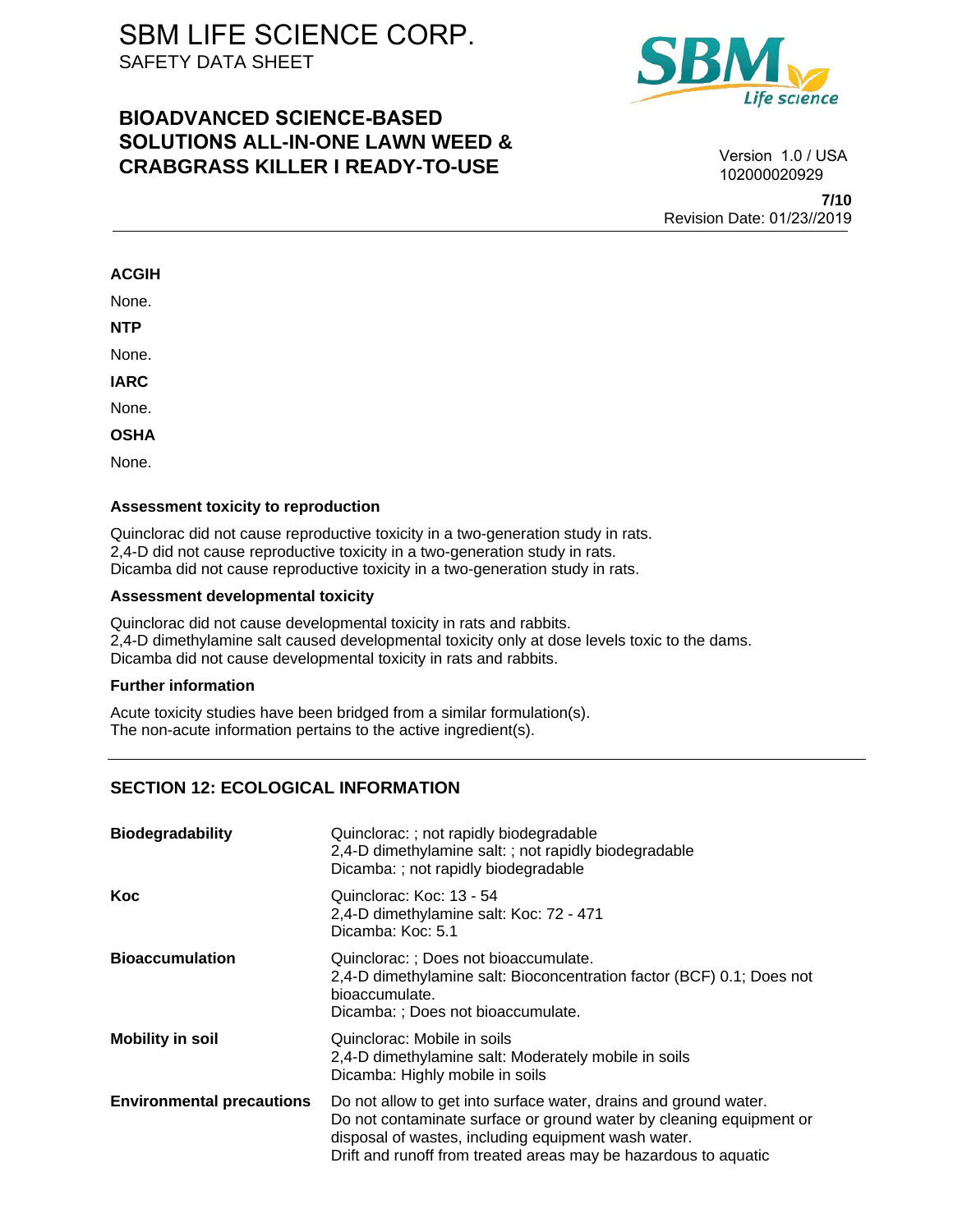# **BIOADVANCED SCIENCE-BASED SOLUTIONS ALL-IN-ONE LAWN WEED & CRABGRASS KILLER I READY-TO-USE**



Version 1.0 / USA 102000020929

**8/10** Revision Date: 01/23//2019

organisms in adjacent sites. Drift or runoff from treated areas may adversely affect non-target plants. Apply this product as specified on the label.

### **SECTION 13: DISPOSAL CONSIDERATIONS**

|  | Waste treatment methods |  |
|--|-------------------------|--|
|  |                         |  |

| <b>Product</b>                | Dispose in accordance with all local, state/provincial and federal<br>regulations.<br>Never place unused product down any indoor or outdoor drain.                                                            |
|-------------------------------|---------------------------------------------------------------------------------------------------------------------------------------------------------------------------------------------------------------|
| <b>Contaminated packaging</b> | Follow advice on product label and/or leaflet.<br>Do not re-use empty containers.<br>Place empty container in trash.                                                                                          |
| <b>RCRA Information</b>       | Characterization and proper disposal of this material as a special or<br>hazardous waste is dependent upon Federal, State and local laws and<br>are the user's responsibility. RCRA classification may apply. |

## **SECTION 14: TRANSPORT INFORMATION**

| 49CFR                |                                                           |
|----------------------|-----------------------------------------------------------|
| UN number            | 3082                                                      |
| Class                | 9                                                         |
| Packaging group      | Ш                                                         |
| Proper shipping name | ENVIRONMENTALLY HAZARDOUS SUBSTANCES, LIQUID,             |
|                      | N.O.S.                                                    |
|                      | (2,4-D DIMETHYLAMINE SALT)                                |
| <b>RQ</b>            | Reportable Quantity is reached with 31,948 lb of product. |
|                      |                                                           |
| <b>IMDG</b>          | Not dangerous goods / not hazardous material              |
|                      |                                                           |
| <b>IATA</b>          | Not dangerous goods / not hazardous material              |

This transportation information is not intended to convey all specific regulatory information relating to this product. It does not address regulatory variations due to package size or special transportation requirements.

Freight Classification: COMPOUNDS, TREE OR WEEDKILLING, N.O.I., other than poison; HAVING A DENSITY OF GREATER THAN 20 LBS. PER CUBIC FOOT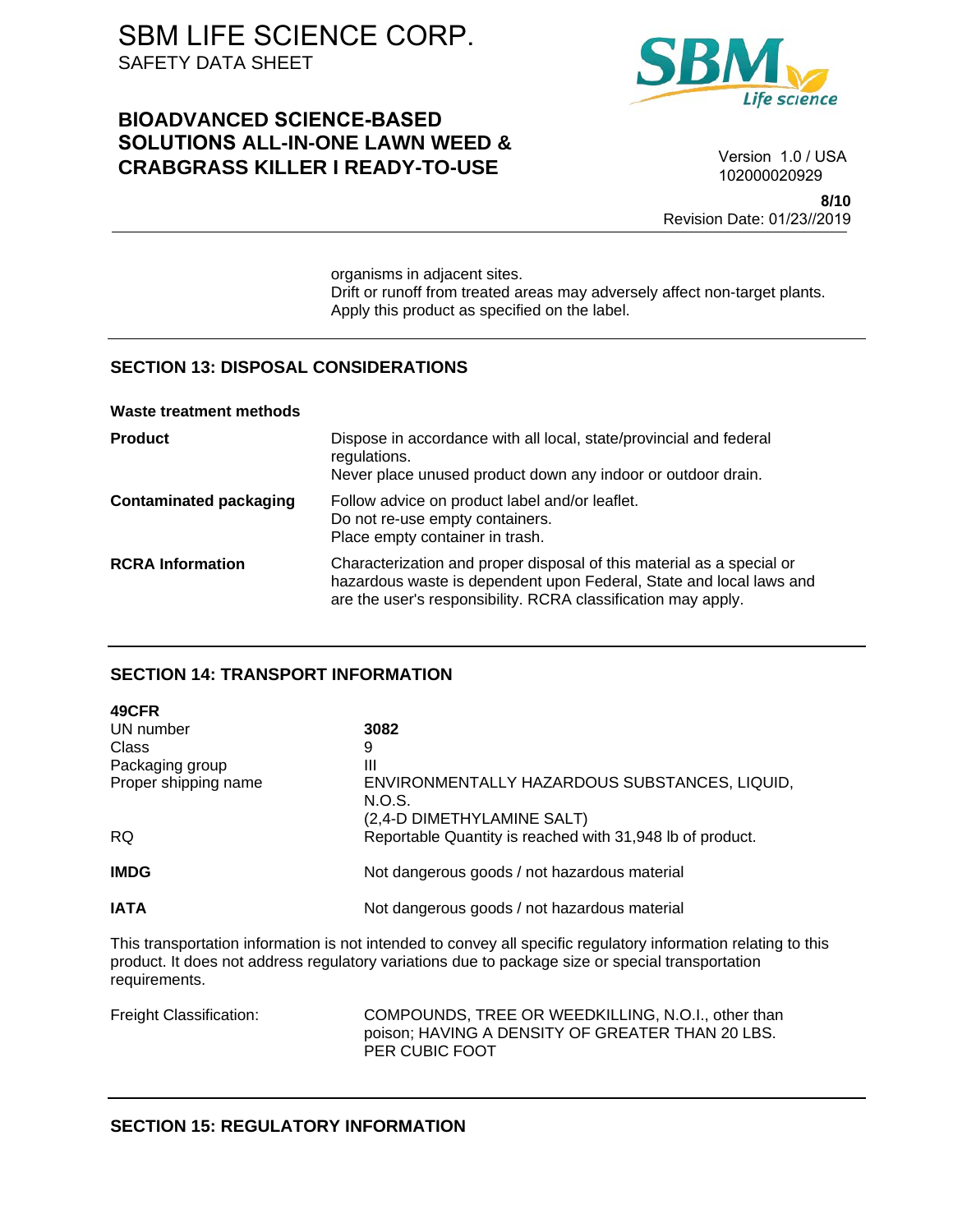# **BIOADVANCED SCIENCE-BASED SOLUTIONS ALL-IN-ONE LAWN WEED & CRABGRASS KILLER I READY-TO-USE**



Version 1.0 / USA 102000020929

**9/10** Revision Date: 01/23//2019

**EPA Registration No.** 92564-41 **US Federal Regulations TSCA list** None. **US. Toxic Substances Control Act (TSCA) Section 12(b) Export Notification (40 CFR 707, Subpt D)** None. **SARA Title III - Section 302 - Notification and Information** None. **SARA Title III - Section 313 - Toxic Chemical Release Reporting** Dicamba, dimethylamine salt 1.0% 2300-66-5 **US States Regulatory Reporting CA Prop65** This product does not contain any substances known to the State of California to cause cancer. This product does not contain any substances known to the State of California to cause reproductive harm. **US State Right-To-Know Ingredients** 2,4-D, dimethylamine salt 2008-39-1 CT, IL, RI Dicamba, dimethylamine salt 2300-66-5 NJ, RI **Canadian Regulations**

**Canadian Domestic Substance List**  None.

**Environmental CERCLA**  2,4-D, dimethylamine salt 2008-39-1 **Clean Water Section 307 Priority Pollutants**  None. **Safe Drinking Water Act Maximum Contaminant Levels**  None.

### **EPA/FIFRA Information:**

This chemical is a pesticide product registered by the Environmental Protection Agency and is subject to certain labeling requirements under federal pesticide law. These requirements differ from the classification criteria and hazard information required for safety data sheets, and for workplace labels of non-pesticide chemicals. Following is the hazard information required on the pesticide label:

**Signal word:** Caution!

Hazard statements: Harmful if swallowed. Moderate eye irritation. Avoid contact with skin, eyes and clothing.